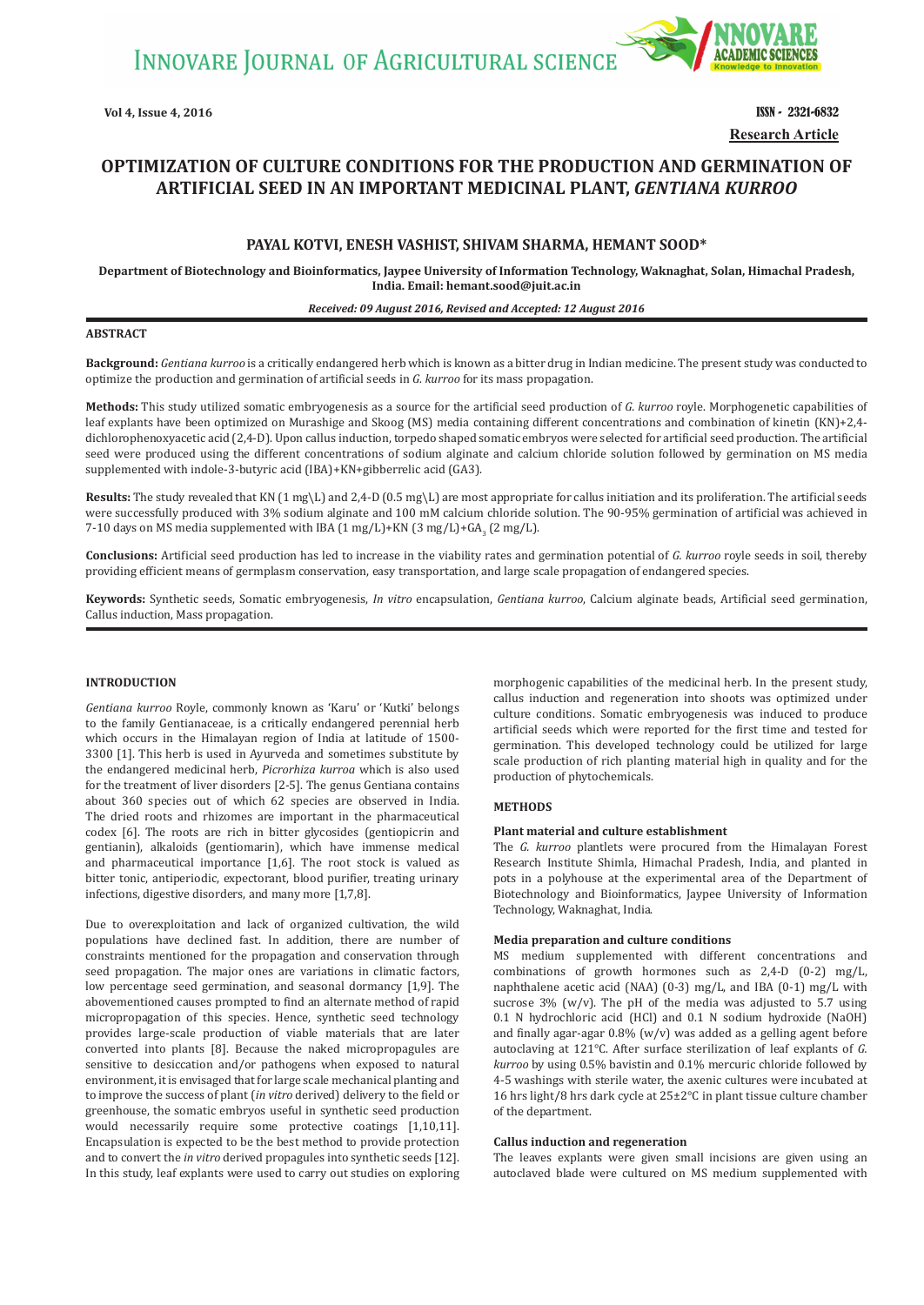**Table 1: MS media supplemented with different concentrations of growth hormones for callus induction in** *G. kurroo*

| <b>MS+Growth hormones</b> |                          |                          |                          |                          | Parameters for callus induction |                                           |                                   |
|---------------------------|--------------------------|--------------------------|--------------------------|--------------------------|---------------------------------|-------------------------------------------|-----------------------------------|
| IBA (mg/l)                | $KN$ (mg/l)              | BA (mg/l)                | $NAA$ (mg/l)             | $TDZ$ (mg/l)             | $2,4D$ (mg/l)                   | Days to initiation<br>of callus formation | Percent explants<br>forming calli |
| 3                         |                          | $\overline{\phantom{a}}$ | $\overline{\phantom{a}}$ | $\overline{\phantom{a}}$ |                                 | $30 - 40$                                 | 20                                |
|                           |                          |                          |                          | $\overline{\phantom{a}}$ |                                 | $15 - 17$                                 | 40                                |
|                           | $\overline{\phantom{0}}$ | $\overline{\phantom{a}}$ |                          |                          |                                 | 14-16                                     | 60                                |
|                           | $\overline{\phantom{0}}$ | $\overline{\phantom{a}}$ | $\overline{\phantom{a}}$ |                          |                                 | $16 - 20$                                 | 55                                |
|                           |                          | $\overline{\phantom{a}}$ | $\overline{\phantom{a}}$ |                          | 0.5                             | $7 - 10$                                  | 85                                |

different concentrations and combinations of growth hormones such as 2,4-D=0.5 mg/L, NAA=2 mg/L, and IBA=1 mg/L with sucrose 3%  $(w/v)$ . The cultures were kept under observation for 30 days. The cultures were sub-cultured after every 15-20 days on callus induction media for 2 months so as to obtain good growth. After the formation of calli, the sub-culturing was carried out on the best medium to good mass. Then, the calli were cultured on regeneration medium having MS supplemented with IBA (0-1) mg/L, KN (0-3) mg/L, and  $GA_{3}$  (0-2 mg/L) to generate shoot biomass. Data were recorded on days to initiation of callus formation, per cent explants forming calli days to regeneration of shoots and number of shoots.

## **Encapsulation of mature embryos**

The sub-cultured callus is observed under high definition microscope for the selection of torpedo shaped somatic embryos. These embryos have been encapsulated under *in vitro* conditions using solution of sodium alginate 3% dissolved in 100 ml of Luke warm water and calcium chloride 100 mM dissolved in 100 ml of water. Both of these solutions are sterilized by autoclaving at 121°C. Developed somatic embryo from calli were selected and added to the sodium alginate solution under sterile condition. The sodium alginate solution containing the callus was added drop wise to the chilled calcium chloride solution. The beads encapsulating the callus were kept in the calcium chloride solution for 30-45 minutes. Obtained seeds were cultured on the MS media supplemented with growth hormones and tested for germination. Seeds were also stored at 4°C.

## **Somatic seed germination**

Encapsulated somatic seeds were cultured on the regeneration media containing MS media supplemented with growth hormones such as  $IBA=Img/L$ , KN=3mg/L, G $A_3$ =2 mg\L, and 0.5% activated charcoal. The cultures were kept at 25°C±1°C temperature, 16 hrs light, 8 hrs dark photoperiod to initiate the germination from the somatic seeds. Data recorded for day to germination and number of shoots formed.

#### **Statistical analysis**

The results were obtained by calculating the mean  $\pm$  SD from data in triplicate.

## **RESULTS**

## **Callus induction**

The best callusing (85%) was obtained on MS media supplemented with 2, 4-D (0.5 mg/L) and KN (0.1 mg/L) in 10-15 days of culturing on the respective medium. In contrast, shoot regeneration was observed on 30-35 days with 2-3 leaf primodia on MS medium containing IBA=1 mg/L, KN (3 mg/L), and  $GA_3$  (2 mg/L). The shoots were sub-cultured for increase their shoot mass. Calli were sub-cultured on the best medium to obtain somatic embryos. According to the experiments conducted in the present study callusing and regeneration is reported best in MS supplemented with MS media containing 2,4-D=0.5 mg/L and KN=1 mg/L. There were two types of somatic embryos obtained. One was the green embryogenic callus and the other was the non-green embryogenic callus. Callusing was reported within 10-15 days from leaf explants and regeneration of the shoots started 40-50 days from callus induction (Tables 1 and 2; Fig. 1).

## **Artificial seed formation and germination**

The mature somatic embryos from the callus were seen under high definition microscope and the Torpedo shaped mature somatic

**Table 2: MS media supplemented with different concentrations of growth hormones for shoot regeneration from calli in**  *G. kurroo*

| MS+growth hormones |            | <b>Parameters for shoot formation</b> |                               |  |  |
|--------------------|------------|---------------------------------------|-------------------------------|--|--|
| $KN$ (mg/l)        | IBA (mg/l) | Days to<br>generation<br>of shoots    | Number of<br>shoots (mean±SE) |  |  |
|                    | 0.5        | 30-35                                 | $1\pm0.8165$                  |  |  |
|                    |            | 29-30                                 | $1.75 \pm 0.9574$             |  |  |
|                    |            | $20 - 25$                             | $2.75 \pm 0.9574$             |  |  |
|                    |            | $10 - 12$                             | $4.75 \pm 1.708$              |  |  |



**Fig. 1: Callusing and regeneration of** *Gentiana kurroo***, (a) leaf explants on callusing medium, (b) callus induction within 15- 20 days of explants, (c) shoots regeneration from 30-40 days of callus induction**



**Fig. 2: (a-c) Somatic embryos under high definition microscope**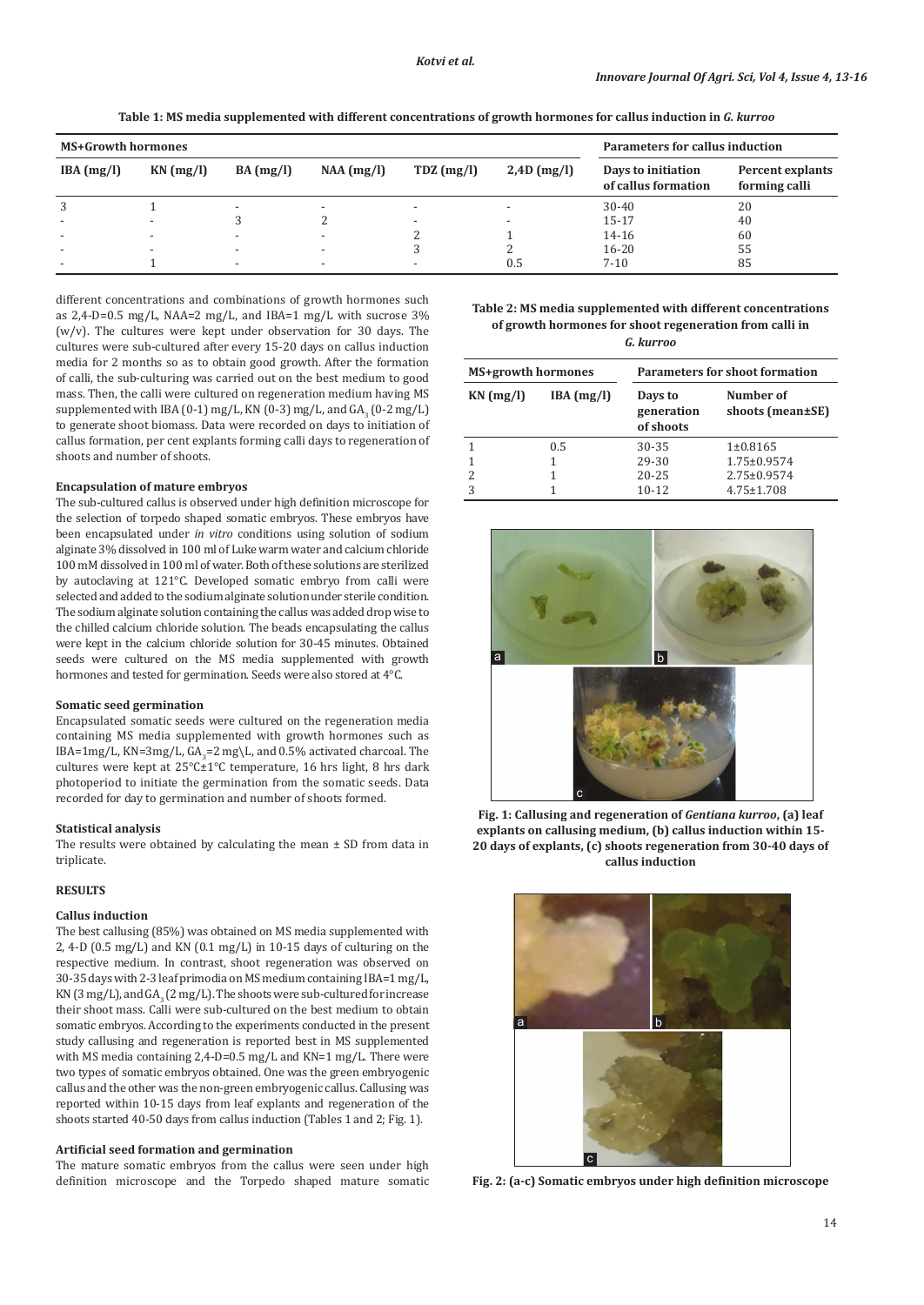| Table 3: MS media supplemented with different concentration of growth hormones for germination of artificial seeds |  |  |
|--------------------------------------------------------------------------------------------------------------------|--|--|
|                                                                                                                    |  |  |

| MS+growth hormones             | Parameters for seed germination |                            |                       |                           |  |  |
|--------------------------------|---------------------------------|----------------------------|-----------------------|---------------------------|--|--|
|                                | Days to<br>germination          | % of activated<br>charcoal | $%$ of<br>germination | No of shoots<br>(Mean±SE) |  |  |
| $MS+BAP+GA$ <sub>2</sub> (2:1) | 15-25                           | 0.5                        | $40 - 50$             | $3 + 1.000$               |  |  |
| $MS+BAP+IAA(1:1)$              | 30-32                           | 0.5                        | 50-55                 | $4\pm1.000$               |  |  |
| $MS+IBA+KN+GA, (1:3:2)$        | $7 - 10$                        | 0.5                        | 90-95                 | $5.66 \pm 1.528$          |  |  |



**Fig. 3: Artificial seed production and germination of** *G. kurroo***, (a) somatic embryo, (b) synthetic seed encapsulated with sodium alginate and complexed with calcium chloride, (c) Somatic embryo cultured on MS media for germination, (d) emergence of shoot from a germinating synthetic seeds from 10 days of culture establishment, (e) artificial seed after 1 month, (f) shoot formation after 45 days of germination**

embryos were selected for encapsulation (Fig. 2). Out of the various concentrations of sodium alginate and calcium chloride solution used for encapsulation, the 3% sodium alginate, and 100 mM calcium chloride solution was obtained as optimum concentration for artificial seed production in *G. kurroo*. The germination of the above artificial seeds were obtained on IBA (1 mg/L), KN (3 mg/L), and  $GA_3$  (2 mg/L) supplemented with 0.5% activated charcoal (Fig. 3). Interestingly, 90-95% germination was achieved in 7-10 days, which could enhance the mass propagation of *G. kurroo* in future (Table 3).

## **DISCUSSION**

In various medicinal plants, poor seed germination has contributed toward reduced cultivation of endangered species. This might be due to various factors *viz*. unfavorable climatic conditions, low percentage seed set, seasonal dormancy, heterozygosity of seed, minute seed size, and presence of reduced endosperm [6,13]. Embryogenesis is a critical stage in the life of plants. A prevalence of studies reported the highest somatic embryogenesis on MS medium supplemented with 2,4-D in combination with 0.75 mg/L NAA (β-naphthoxyacetic acid) and 1  $μ$ M TDZ (thidiazuron) [14,15]. Further, optimum somatic embryogenesis was also observed on MS medium supplemented with 2,4-D (0.5 mg/L) and IBA (0.5 mg/L) [16-17]. Moreover, Chervathur *et al*. [18] showed the optimum somatic embryo formation on MS medium supplemented with 4 mg/L 2,4-D and 0.5 mg/L IBA. However, in the present study, decreased concentration of 2,4-D (0.5 mg/L) with KN (1 mg/L) showed enhanced somatic embryo induction and maturation. Similarly, Kumar and Chandra [19] reported highest embryogenic response on MS medium supplemented with 2,4-D (0.5 mg/L) and KN (0.5 mg/L). Vinterhalter *et al*. also reported that 2,4-D contributing toward low somatic embryo formation [20].

Despite of the enormous potential of synthetic seeds, they have still not been reported in *G. kurroo*. Generally, synthetic seeds have been prepared in sodium alginate (0-5%) and calcium chloride (75-100 mM) solution. Kumar and Chandra [19] reported somatic embryos encapsulated in 4% sodium alginate and 100 mM calcium chloride solution. Contrary, in the present study, 3% sodium alginate and 100 mM calcium chloride solution have been found to be best suited for uniform bead formation. Similar results were obtained in the studies conducted by Cheruvathur *et al*. [18] and Ghanbarali *et al*. [21]. However, Saha *et al*. [22] reported optimum gel encapsulation of shoot tips using 3% sodium alginate and 75 mM calcium chloride solution.

Further, the artificial seeds produced in this study were germinated on MS media supplemented with IBA ( $1mg/L$ ), KN (3 mg/L), and GA<sub>3</sub> (2 mg/L). In contrast to this, sodium alginate encapsulated beads cultured on MS media supplemented with IBA (1 mg/L) and NAA (0.5 mg/L) were found to be most suitable [19]. Moreover, encapsulated somatic embryos on MS media supplemented with  $GA_3$  have been shown to exhibit single root formation [17]. Conversely, divergent results have been observed and recorded in the present study where MS media supplemented with  $GA_{3}$  has shown to exhibit multiple shoot emergence.

## **CONCLUSION**

The overall objective of the current study was to develop an *in vitro*  system for optimizing culture conditions for artificial seed formation in *G. kurroo* through somatic embryogenesis and regeneration of the entire new plant through calcium alginate beads. To the best of our knowledge, this is the first report of artificial seed production and germination of *G. kurroo*. Artificial seeds have been reported by many authors. Due to roadblocks in production of *G. kurroo* and the low seed potency in soil, emphasis on finding an alternative to cultivate the medicinal herb has to be embattled. Therefore, rapid callusing regeneration and seed viability is necessary which has been a major problem in *G. kurroo*. Callus produced was soft, very friable, compact, and globular. The developed protocol can be utilized for large scale production of seeds of related species which can be further cryopreserved. It ensures developing raw material for the germplasm conservation, developing new plant lines, limiting variability, and also providing strategy for multiplying plantlets due to low seed variability.

## **ACKNOWLEDGMENT**

This work was supported by the Department of Biotechnology and Bioinformatics, Jaypee University of Information Technology for providing essential facilities and environment for research.

## **REFERENCES**

- 1. Behera MC, Raina R. Cytomorphology of *Gentiana kurroo*: An important endangered bitter plant of temperate Himalaya. J Forest Res 2011;22(4):621-6.
- 2. Kumar V, Chauhan RS, Tandon C. Biosynthesis and therapeutic implications of Iridoid glycosides from *Picrorhiza* genus: The road ahead. J Plant Biochem Biotechnol 2016; (In press). DOI: 10.1007/ s13562-016-0364-8.
- 3. Kumar V, Sharma N, Sood H, Chauhan RS. Exogenous feeding of immediate precursors reveals synergistic effect on picroside-I biosynthesis in shoot cultures of *Picrorhiza kurroa* Royle ex Benth. Sci Rep 2016;6:29750.
- 4. Kumar V, Kumar V, Chauhan RS, Sood H, Tandon C. Cost effective quantification of picrosides in *Picrorhiza kurroa* by employing response surface methodology using HPLC-UV. J Plant Biochem Biotechnol 2015;24(4):376-84.
- 5. Kumar V, Shitiz K, Chauhan RS, Sood H, Tandon C. Tracking dynamics